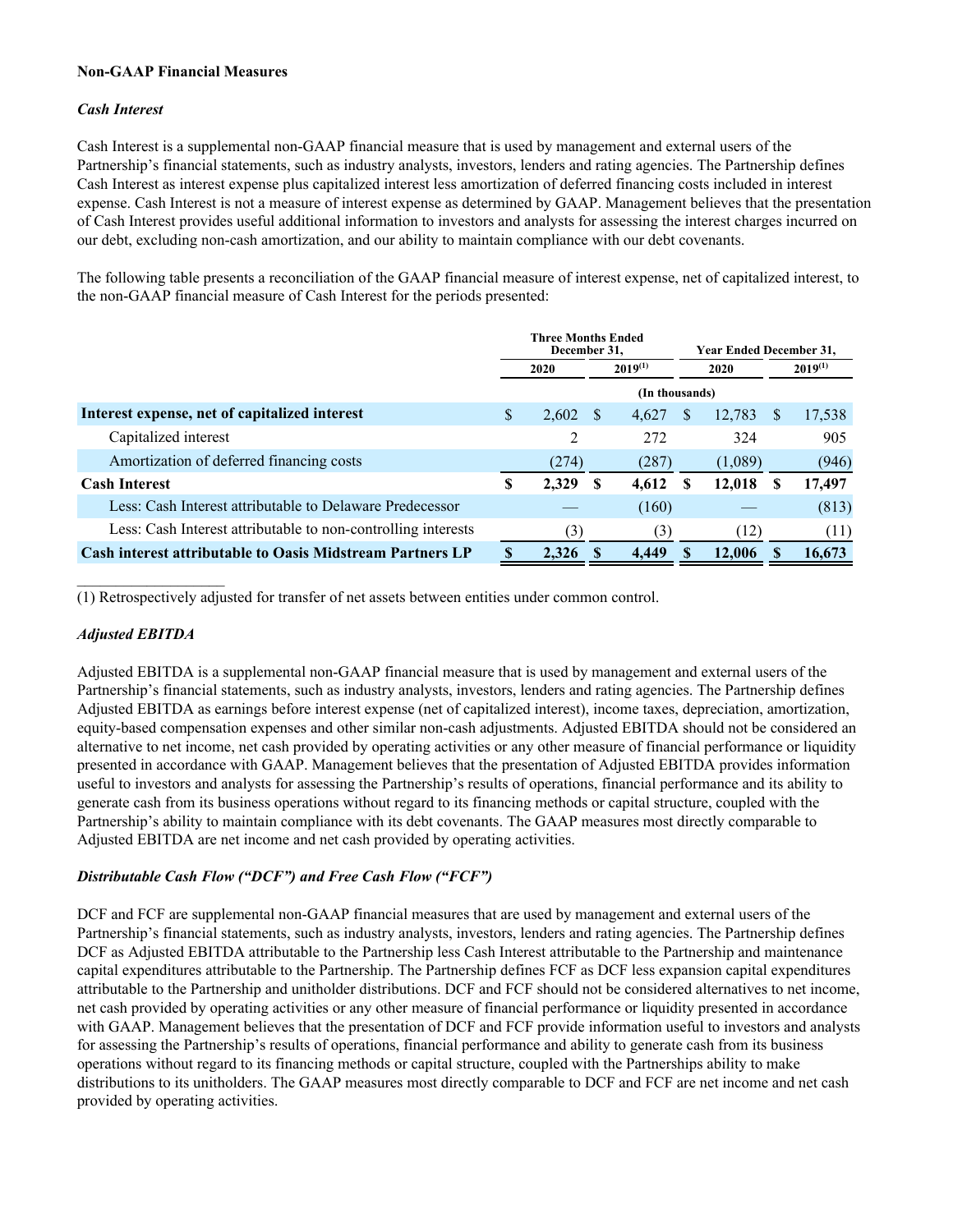The following table presents reconciliations of the GAAP financial measures of net income and net cash provided by operating activities to the non-GAAP financial measures of Adjusted EBITDA, DCF and FCF for the periods presented:

|                                                                                 |                                    | <b>Three Months Ended</b><br>December 31, |           | Year Ended December 31, |  |
|---------------------------------------------------------------------------------|------------------------------------|-------------------------------------------|-----------|-------------------------|--|
|                                                                                 | 2020                               | $2019^{(1)}$                              | 2020      | $2019^{(1)}$            |  |
|                                                                                 |                                    | (In thousands)                            |           |                         |  |
| Net income                                                                      | \$69,256                           | \$63,451                                  | \$66,313  | \$215,231               |  |
| Depreciation and amortization                                                   | 9,076                              | 9,533                                     | 40,237    | 36,358                  |  |
| Impairment                                                                      |                                    |                                           | 103,441   |                         |  |
| Equity-based compensation expenses                                              | 68                                 | 75                                        | 268       | 378                     |  |
| Interest expense, net of capitalized interest                                   | 2,602                              | 4,627                                     | 12,783    | 17,538                  |  |
| Other non-cash adjustments <sup>(2)</sup>                                       | (28,900)                           |                                           | (885)     |                         |  |
| <b>Adjusted EBITDA</b>                                                          | 52,102                             | 77,686                                    | 222,157   | 269,505                 |  |
| Less: Adjusted EBITDA attributable to Delaware Predecessor                      |                                    | 613                                       |           | 5,510                   |  |
| Less: Adjusted EBITDA attributable to non-controlling interests                 | 17,247                             | 27,657                                    | 77,802    | 105,053                 |  |
| <b>Adjusted EBITDA attributable to Oasis Midstream Partners LP</b>              | 34,855                             | 49,416                                    | 144,355   | 158,942                 |  |
| Cash interest attributable to Oasis Midstream Partners LP                       | 2,326                              | 4,449                                     | 12,006    | 16,673                  |  |
| Maintenance capital expenditures attributable to Oasis Midstream<br>Partners LP | 1,715                              | 1,752                                     | 4,376     | 8,346                   |  |
| <b>Distributable cash flow</b>                                                  | 30,814                             | 43,215                                    | 127,973   | 133,923                 |  |
| Expansion capital expenditures attributable to Oasis Midstream<br>Partners LP   | 1,649                              | 32,430                                    | 14,611    | 189,321                 |  |
| Unitholder distributions                                                        | 19,285                             | 18,149                                    | 77,140    | 66,613                  |  |
| Free cash flow                                                                  | \$<br>9,880                        | (7,364)<br>S                              | \$36,222  | \$(122, 011)            |  |
|                                                                                 |                                    |                                           |           |                         |  |
| Net cash provided by operating activities                                       | \$47,164                           | \$76,961                                  | \$213,569 | \$252,539               |  |
| Interest expense, net of capitalized interest                                   | 2,602                              | 4,627                                     | 12,783    | 17,538                  |  |
| Changes in working capital                                                      | 31,512                             | (3,615)                                   | (2,219)   | 374                     |  |
| Other non-cash adjustments <sup>(2)</sup>                                       | (29, 176)                          | (287)                                     | (1,976)   | (946)                   |  |
| <b>Adjusted EBITDA</b>                                                          | 52,102                             | 77,686                                    | 222,157   | 269,505                 |  |
| Less: Adjusted EBITDA attributable to Delaware Predecessor                      |                                    | 613                                       |           | 5,510                   |  |
| Less: Adjusted EBITDA attributable to non-controlling interests                 | 17,247                             | 27,657                                    | 77,802    | 105,053                 |  |
| <b>Adjusted EBITDA attributable to Oasis Midstream Partners LP</b>              | 34,855                             | 49,416                                    | 144,355   | 158,942                 |  |
| Cash interest attributable to Oasis Midstream Partners LP                       | 2,326                              | 4,449                                     | 12,006    | 16,673                  |  |
| Maintenance capital expenditures attributable to Oasis Midstream<br>Partners LP | 1,715                              | 1,752                                     | 4,376     | 8,346                   |  |
| Distributable cash flow                                                         | 30,814                             | 43,215                                    | 127,973   | 133,923                 |  |
| Expansion capital expenditures attributable to Oasis Midstream<br>Partners LP   | 1,649                              | 32,430                                    | 14,611    | 189,321                 |  |
| Unitholder distributions                                                        | 19,285                             | 18,149                                    | 77,140    | 66,613                  |  |
| Free cash flow                                                                  | $\boldsymbol{\mathsf{S}}$<br>9,880 | (7, 364)<br>\$                            | \$36,222  | \$(122, 011)            |  |
| <b>Distributions Declared</b>                                                   |                                    |                                           |           |                         |  |
| Limited partners                                                                | \$18,258                           | \$18,258                                  | \$73,033  | \$68,106                |  |
| General partner                                                                 | 1,027                              | 1,027                                     | 4,107     | 2,472                   |  |
| Total distributions <sup>(3)</sup>                                              | \$19,285                           | \$19,285                                  | \$77,140  | \$70,578                |  |
|                                                                                 |                                    |                                           |           |                         |  |
| DCF coverage ratio                                                              | 1.6x                               | 2.2 x                                     | 1.7x      | 1.9x                    |  |

 $\mathcal{L}_\text{max}$  , where  $\mathcal{L}_\text{max}$  and  $\mathcal{L}_\text{max}$